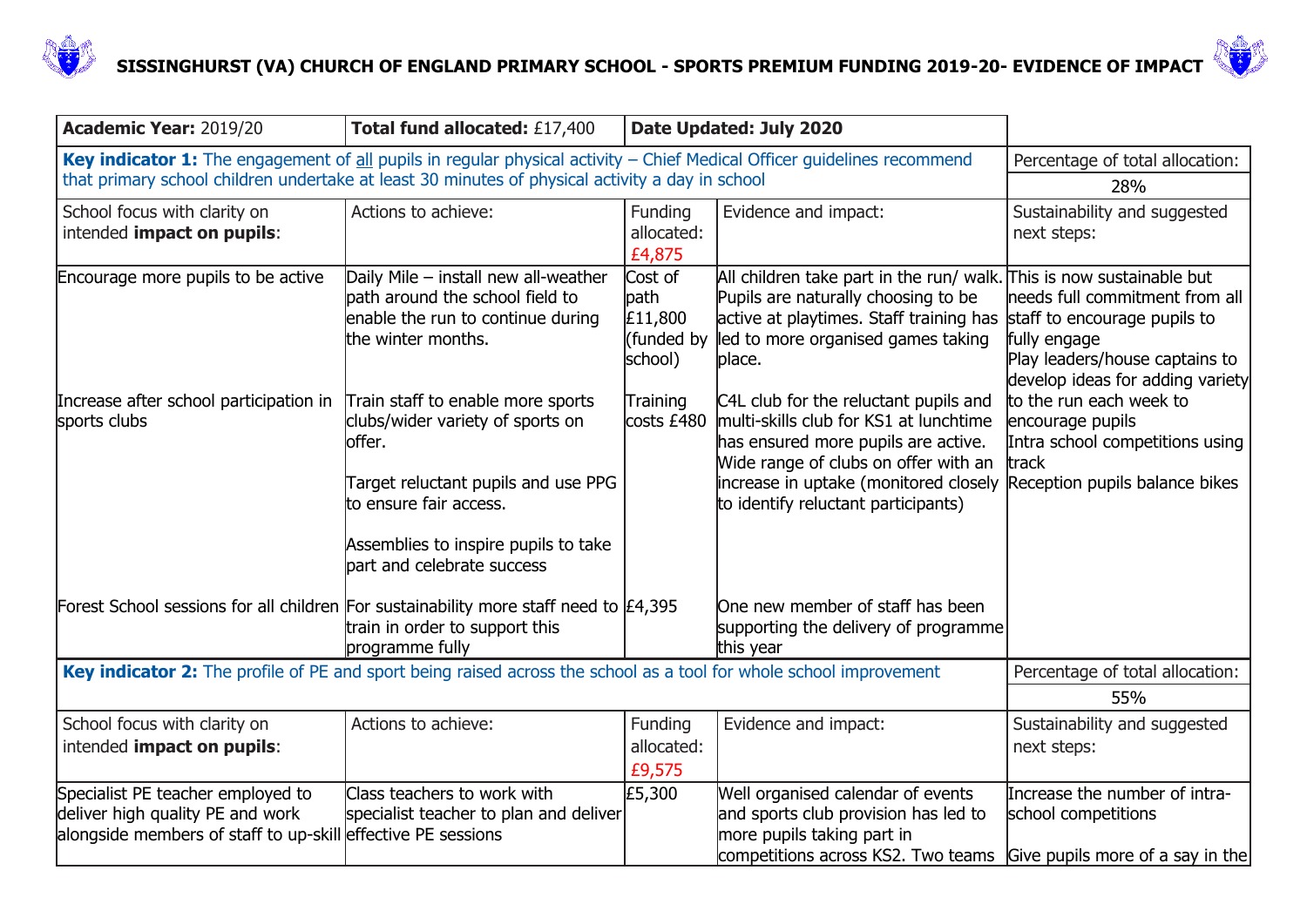| Member of staff to deliver additional<br>sports clubs and lead on preparation<br>for competitions<br>Greater attendance at sports<br>competitions.                                            | Staff employed for 3 hours/week for $£1,140$<br>preparation for competitions;<br>delivery of clubs and attendance at<br>after school events.<br>Additional clubs provided by premier $\text{\pounds}3,135$<br> sport |                                  | entering an increasing number of<br>events. Many more pupils being given school events<br>the opportunity to compete                                                                                                                                                                                                               | planning and delivery of intra-<br>School newspaper/blog to<br>celebrate sport                                        |
|-----------------------------------------------------------------------------------------------------------------------------------------------------------------------------------------------|----------------------------------------------------------------------------------------------------------------------------------------------------------------------------------------------------------------------|----------------------------------|------------------------------------------------------------------------------------------------------------------------------------------------------------------------------------------------------------------------------------------------------------------------------------------------------------------------------------|-----------------------------------------------------------------------------------------------------------------------|
| Increase leadership roles.                                                                                                                                                                    | Enter more competitions $-$ eg.<br>basketball<br>Play leaders trained in Y5/6                                                                                                                                        |                                  | Improved behaviour through sports<br>on the playground/field at lunch and<br>break times.                                                                                                                                                                                                                                          |                                                                                                                       |
| Key indicator 3: Increased confidence, knowledge and skills of all staff in teaching PE and sport                                                                                             |                                                                                                                                                                                                                      |                                  |                                                                                                                                                                                                                                                                                                                                    | Percentage of total allocation:                                                                                       |
|                                                                                                                                                                                               |                                                                                                                                                                                                                      |                                  |                                                                                                                                                                                                                                                                                                                                    | 3%                                                                                                                    |
| School focus with clarity on intended Actions to achieve:<br>impact on pupils:                                                                                                                |                                                                                                                                                                                                                      | Funding<br>allocated:<br>£480    | Evidence and impact:                                                                                                                                                                                                                                                                                                               | Sustainability and suggested<br>next steps:                                                                           |
| Long-term plan to ensure coverage of Specialist teacher supporting the<br>all elements of the PE curriculum<br>throughout the year.<br>Specialist PE teacher to support staff<br>development. | planning and delivery of the PE<br>lcurriculum.<br>Whole staff CPD sessions (6xyr)                                                                                                                                   | indicator 2<br>£480              | Cost in key $LTP$ in place and staff using it to<br>deliver a broad PE curriculum.<br>Greater understanding of physical<br>lliteracy<br>Staff confidence and skill has<br>improved so that pupils receive high<br>quality teaching.<br>Pupils receive high quality specialist<br>teaching and are improving their skills<br>in PE. | New staff member from<br>September 2019 - PE specialist<br>to work alongside and continue<br>to offer whole staff CPD |
| Key indicator 4: Broader experience of a range of sports and activities offered to all pupils                                                                                                 | Percentage of total allocation:                                                                                                                                                                                      |                                  |                                                                                                                                                                                                                                                                                                                                    |                                                                                                                       |
|                                                                                                                                                                                               |                                                                                                                                                                                                                      |                                  |                                                                                                                                                                                                                                                                                                                                    | 14%                                                                                                                   |
| School focus with clarity on intended Actions to achieve:<br>impact on pupils:                                                                                                                |                                                                                                                                                                                                                      | Funding<br>allocated:<br>£2,370  | Evidence and impact:                                                                                                                                                                                                                                                                                                               | Sustainability and suggested<br>next steps:                                                                           |
| Develop a broad and balanced<br>curriculum for PE                                                                                                                                             | LTP created<br>Achieve Gold Mark                                                                                                                                                                                     | Funding in<br>key<br>indicator 2 | Pupils are demonstrating a keen<br>desire to participate in PE activities<br>Silver Mark achieved                                                                                                                                                                                                                                  | Keep working towards Gold<br>Mark in July 2020<br>Further refine and develop LTP                                      |
| Premier sport to deliver well-being<br>course                                                                                                                                                 | Employ premier sport to deliver<br>well-being course with class teacher $\vert \text{\pounds}{1,620} \vert$                                                                                                          |                                  | Pupils have a greater understanding                                                                                                                                                                                                                                                                                                | and maximise use of visiting<br>sports people.                                                                        |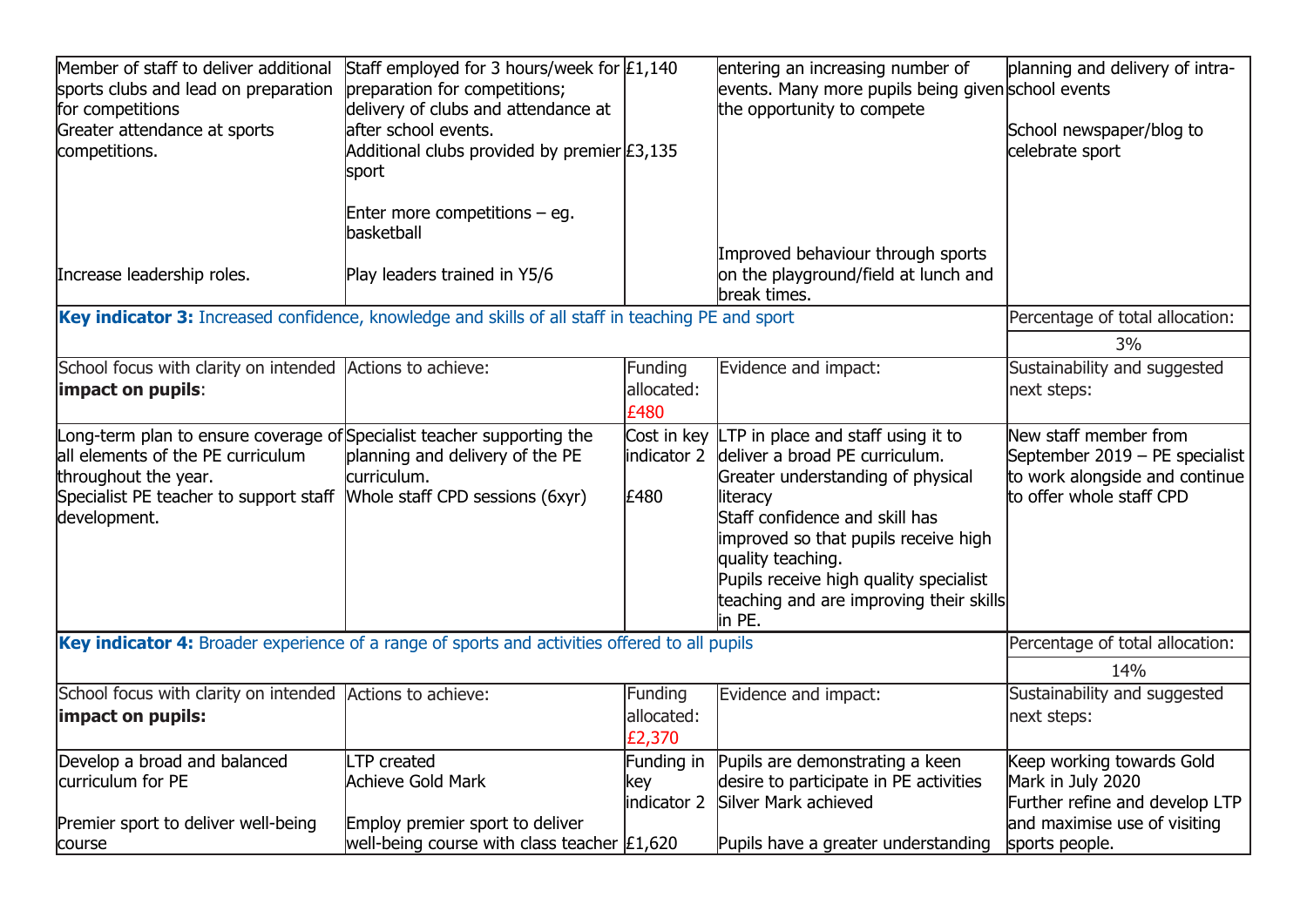|                                                                             | alongside (sustainability)                                                    |             | of healthy lifestyles and an awareness Focus on pupils who bring a  |                                         |
|-----------------------------------------------------------------------------|-------------------------------------------------------------------------------|-------------|---------------------------------------------------------------------|-----------------------------------------|
|                                                                             |                                                                               |             | of healthy food                                                     | packed lunch to school to               |
| Provide activities to develop a healthy Cooking across the school linked to |                                                                               |             |                                                                     | develop healthy options.                |
| lifestyle                                                                   | a healthy diet.                                                               |             |                                                                     | New caterers to work with to            |
|                                                                             | Work with lunchtime catering                                                  |             | Forest schools available for all pupils.                            | ensure healthy menu                     |
|                                                                             | company to ensure healthy,<br>balanced meals and reduction in                 |             | Unfortunately, Bikeability in Y6 did<br>not take place.             | Ensure Bikeability for Year 6           |
|                                                                             | sugar content.                                                                | Costs in    | Most pupils are active at play times.                               | Continue to offer forest schools        |
|                                                                             | Forest schools for all classes.                                               | Key         | They enjoy their physical activity.                                 | across the school and train a           |
|                                                                             | Bikeability for Y6                                                            | indicator 1 |                                                                     | second member of staff to level<br>2/3. |
| Additional activities for the                                               | Purchase additional equipment for                                             | <b>E500</b> | Pupils are active on the playground                                 |                                         |
| playground.                                                                 | the playground to encourage active                                            |             | and enjoying learning new skills                                    |                                         |
|                                                                             | play – supported by play leaders<br>and staff.                                |             |                                                                     |                                         |
|                                                                             |                                                                               |             | Children are enjoying new sporting                                  | Continue to offer as wide a             |
| Purchase of new PE equipment to<br>widen the range of activities on offer   | Badminton/tennis nets to be<br>purchased and their use                        | £250        | lactivities                                                         | range of activities as possible.        |
|                                                                             | incorporated in classes and clubs                                             |             |                                                                     |                                         |
| All pupils to be able to swim 25m by                                        | Swimming lessons fromY3-6 with                                                | Parents     | 84% Y6 pupils can swim at least 25m on personal survival skills for | Continue with more emphasis             |
| time they finish Y6                                                         | catch up for Y6 who cannot swim                                               | contribute  |                                                                     | the abler swimmers. Aim for             |
|                                                                             | 25m and personal survival for those $ $ to this.<br>pupils who can swim well. |             |                                                                     | 100% Y6 swimming 25m                    |
|                                                                             |                                                                               |             |                                                                     |                                         |
| Key indicator 5: Increased participation in competitive sport               |                                                                               |             | Percentage of total allocation:                                     |                                         |
|                                                                             |                                                                               |             |                                                                     | 9%                                      |
| School focus with clarity on intended Actions to achieve:                   |                                                                               | Funding     | Evidence and impact:                                                | Sustainability and suggested            |
| impact on pupils:                                                           |                                                                               | allocated:  |                                                                     | next steps:                             |
|                                                                             |                                                                               | £1,500      |                                                                     |                                         |